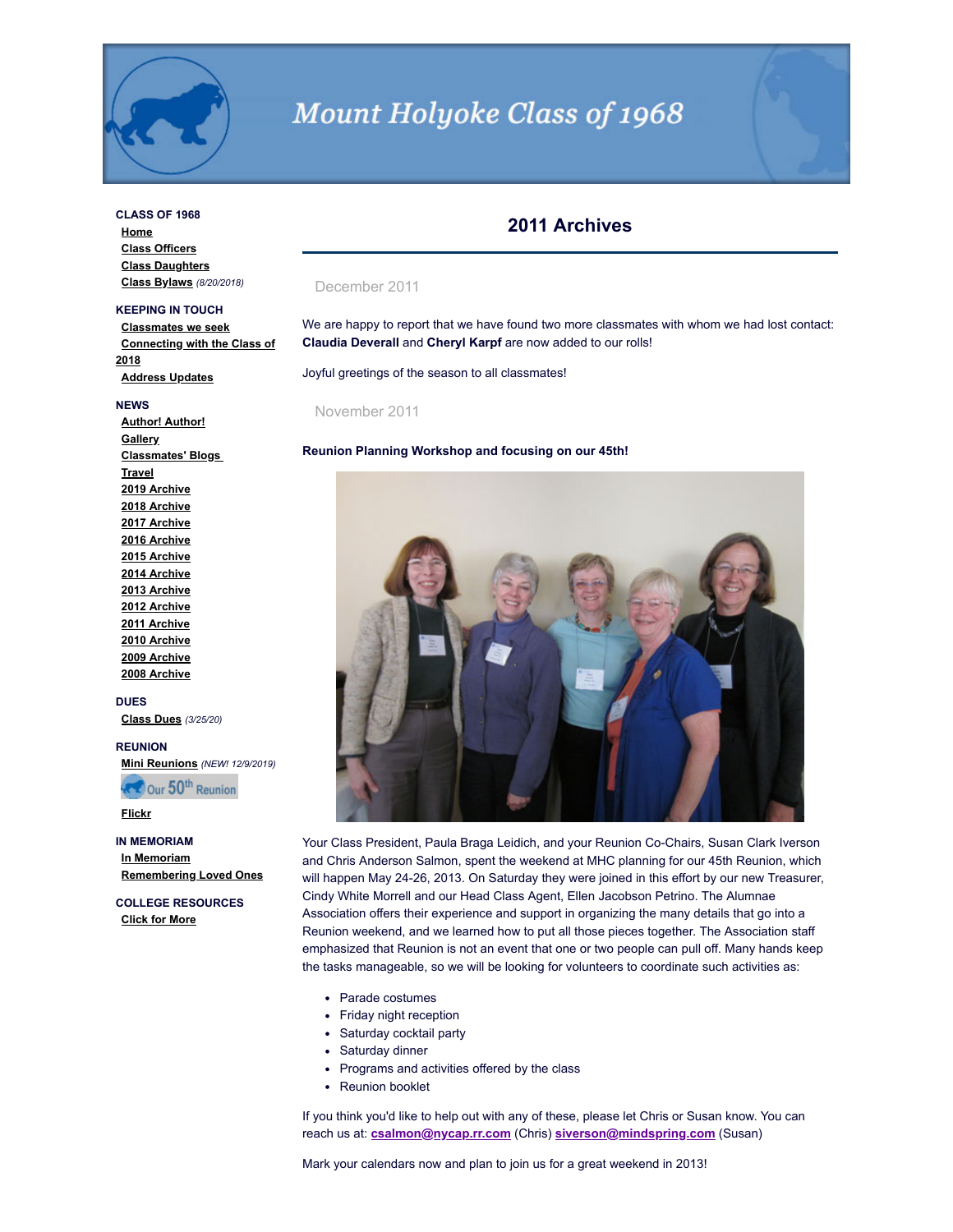#### **IN MEMORIAM: Ann K. Fitzgerald**

It is with great sadness that we report the sudden passing of Ann K. Fitzgerald. We give our deepest sympathy to her husband Paul and her entire family in this tragic situation.

#### **Please see her obituary on our "In [Memoriam"](http://www.mhc1968.com/memoriam.asp) page on this website.**

October 2011

# **IN MEMORIAM: Trudi Noehren Rishikof**

Our classmate Trudi was fatally hit by a car as she crossed Connecticut Ave. in Washington, D.C. on October 6. The car did not stop as she walked in the designated pedestrian crosswalk. We join her family in mourning her loss in this heartbreaking situation.

Trudi maintained her ties to the College through many events over the years -- through gatherings such as, most recently, the "Big" mini-reunion in D.C. in May. She even had coffee and conversation with a classmate only the day before the accident. The College mattered to her.

#### **Please see the "In [Memoriam"](http://www.mhc1968.com/memoriam.asp) page on this website to read her obituary.**

#### **Annual Fund**

If you saw the marvelous letter from President Lynn Pasquerella about the needs of students at the College, I am sure you are motivated to participate in the Annual Fund. She is a beacon to us as she speaks from the perspective of a past student and an alumna, who now devotes her career to the College.

What alumna could not be inspired by the story she relates about the woman who could not attend Mount Holyoke due to her financial circumstances, yet contributed a remarkable gift for scholarships at our alma mater?

#### **Reunion Planning Workshop**

Your class board will join the other 2013 Reunion classes November 4-6 on campus to begin planning for our awesome 45th! We will share with you the result of the workshop and will invite your enthusiasm, ideas, and participation as we take our first step in the march toward May 24- 26, 2013. We can't make the journey without you and look forward to the fun of shaping this great event together.

#### **In case you missed it...! Mountain Day was October 6!**

Catch the great photos at **[CLICK](http://www.mtholyoke.edu/news/channels/22/stories/5683149?utm_source=Fire%20Engine%20RED&utm_medium=email&utm_campaign=MHC_Today%2010.6.11) HERE**.

September 2011

#### **CLASS HAS NEW TREASURER**

We welcome to our Class Board Cindy White Morrell as our new Treasurer. As you know, Cindy comes with a great deal of experience as our past Class President and in many other capacities. We thank her for her willingness to take on this position.

It will take a little time for us to get the paperwork transferred to her from the records of our devoted late Treasurer Carol. In the meantime, let Cindy know if you have any special requirements that involve our Class Treasury. Her email contact is in the list of class officers on our website.

Carol's husband Jules is a great help to us, gathering documents and giving us support in this important transition period.

### July 2011

Classmate Martha Cutts shares her July 4 letter with us. Thanks, Martha! Read it here: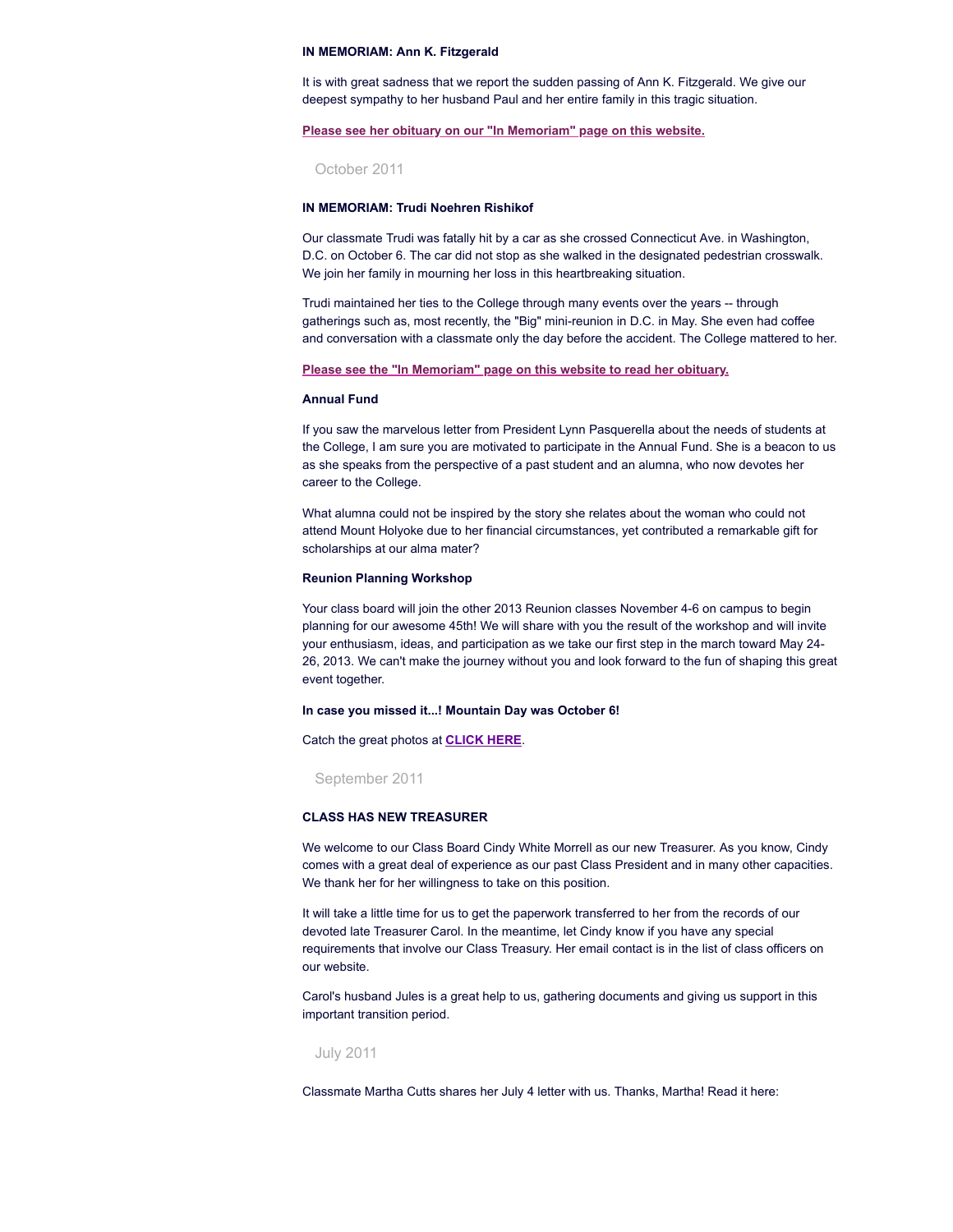# July 4<sup>th</sup>, 2011

A note from Martha and Steve ........ Various cats who have lived with Steve's Aunt \*\*\*\*\*\*\* Barbara have for years authored her holiday letters. We have always thought of Ms. Wimple as being exceptionally articulate, and she has asked in the past to write the annual Fourth of July missive. Given our busy schedules and vacation plans, we allowed her to compose this year's letter to you - retaining some editorial oversight, of course.

I have not met most of you, but surely you've heard of me, Ms. Wimple, in well-deserved glowing terms. I have lived with Martha and Steve almost two decades and am looking forward to celebrating my twentieth birthday in the middle of October. That is twenty "human years!" (It is alternately out of humility -- and out of fear of depressing myself -- that I won't translate those into

You may remember that in July 2003 -- at the height of terrorism fears -they (Steve and Martha) sent you a bogus *Washington Post* article claiming that my late-and-lamented brother Woodley and I had held them captive. Alas, humor at his and my expense, and yet we forgave them. You might also remember a photo of a much slimmer me in July 1997 on a pretend webpage (www.doesn'treallyexist.com -- ha, ha). And now, fourteen years later, they are getting around to testing the idea of sending you July 4th greetings via the Internet. Real technological wizards, those two, huh? (Do you tweet? The only tweeting I myself do is trying to lure birds to a window ledge so I can lunge at them and scare them; so far it has not worked.)



"cat years" for you.)

I wrote this letter little bit by little bit (that is to say, in between naps) as a way to fend off boredom while they were away last week on a vacation. They took their bicycles to places called Cape Cod and Martha's Vineyard. I don't know what a vineyard is, and I certainly never knew before that Martha had one! They say that they had beautiful weather and a great time although they insist that they missed me terribly. (It was a lovely week for me: I didn't get turned on my back twice a day and have medicine squirted in my mouth, which is what they seem to do to me these days every time I turn around. Ah, old age!)

I must tell you that they work very hard when it isn't summer vacation. This is not something I entirely understand, but as long as it means that they bring home good tuna and crunchies, I'm all for it! They leave me in the house all by my lonesome around 7 o'clock in

the mornin and go off to their schools. (They say that I would have been an excellent student because I'm such a smart kitty!) Steve gets home earlier than Martha - around the beginning of my 4 p.m. suppertime, thank goodness -- but sometimes she doesn't come home until 6 o'clock and sometimes not until 8 or 9 o'clock. Every night and even on weekends Martha talks to endless numbers of people on the phone; Steve sits and writes notes on bunches of papers; and they both sit at their computers and type and type and type . . .

Martha is working too hard,, but I overhear her telling friends that her charter school had a better year. She didn't have to worry about money all the time. By next year at this time, the first senior class will have graduated; that will be a huge milestone. Steve likes his girls' school even though he isn't always comfortable about how "ritzy" it can be; Maya Angelou was the graduation speaker this year, and the new head of the International Monetary Fund is an alumna. (You know what I'm talking about, right? I am a little out of my feline depth here.)

I must say that I am proud of my two similarly aging friends because they try hard to keep themselves fit and healthy. I watch them go off on their bicycles for long stretches of time; other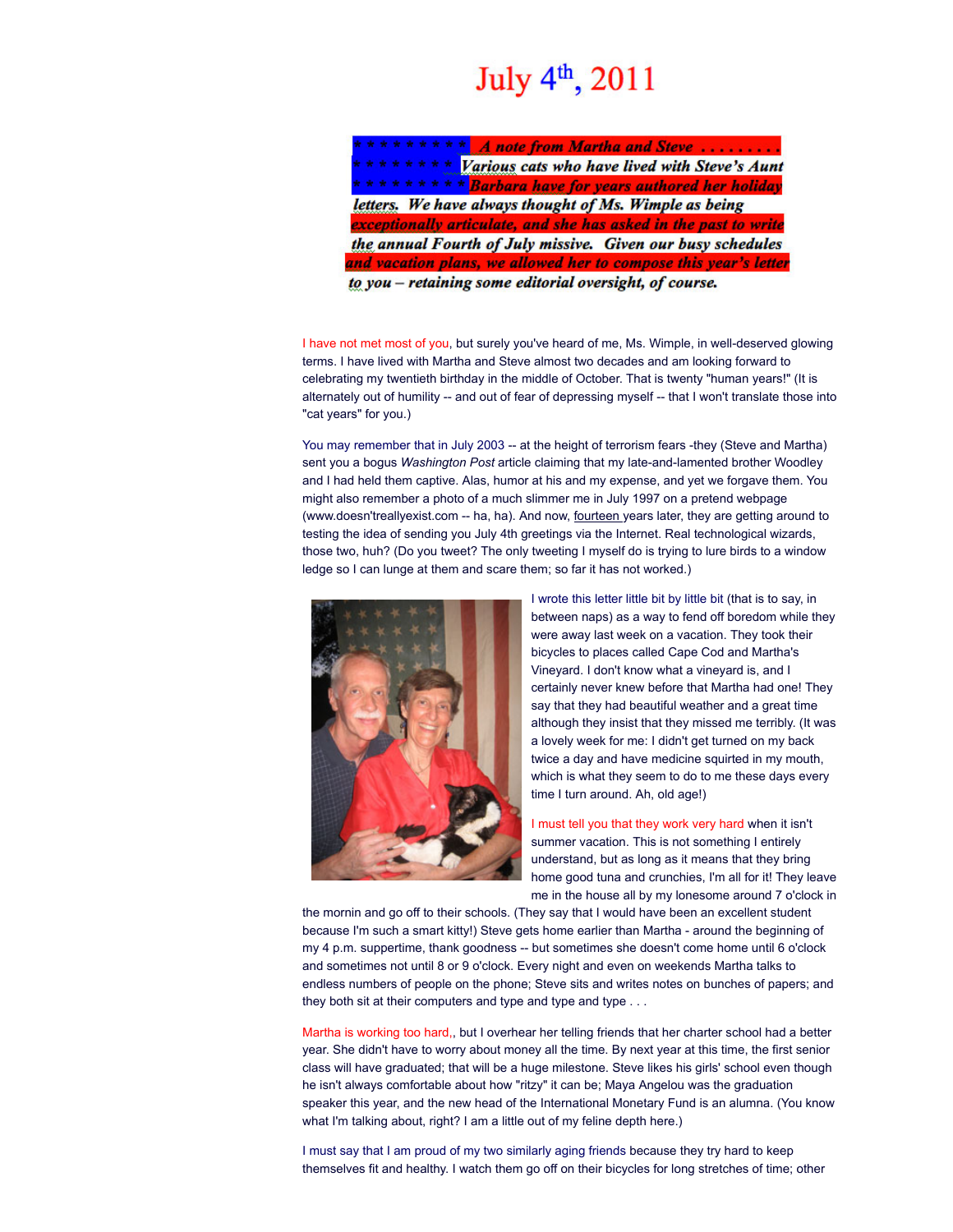days they tell me they are going to their gym (which I think means they sweat a lot -- not my idea of fun.) Steve swims sometimes - at his school, which has a pool -- with *water*. While that sounds most unappealing to me, it helps him keep the weight off. The best, though, is when I get to sit at 5:00 in the morning and watch Martha walking on her treadmill in my basement. Then she's gone practically every Sunday morning for almost two hours; that is to help my Auntie Val (who lives next door) walk some dogs (a bit disloyal in my opinion, but I keep such thoughts to myself.)

Martha talks on the phone to her mother every other day or so. Mother Cowen turned ninetyseven years old this May. (That's definitely in "people years".) She still lives on her own in New Jersey. My Uncle Peter and Aunt Nancy Cowen came to visit more often this last year because he was the headmaster of a school not very far away on the Eastern Shore of Maryland (if that means anything to you.) But now they have moved back to North Carolina, and he is the head of a different school.

When she isn't worrying about her school, Martha is cheery and upbeat. On the other hand, from the things I hear him say, Steve grows more cynical all the time: about the economy, about politicians (and this is a guy who teaches about government!), about the environment, about whether the Red Sox can beat out the Yankees by the end of the baseball season . . . you name it! I have no idea what most of the stuff is that he grumbles about, but I think he needs to follow my example and just chill.

We all hope that your garden is blooming as beautifully as ours is, that you are less busy than Martha is, that you are less cynical than Steve is, and that you are as relaxed as I am. Happy Fourth of July!

*Ms. Wimple* for

Martha

February 2011

Penny Schneider Calf cruised to Namibia and South Africa in January on a Mount Holyoke sponsored trip, and she participated in a number of safaris and visited many notable sights. She shares with us some of her unforgettable experience in the wild. Below are two photos and others are posted in our website Gallery (**click [HERE](http://www.alumnae.mtholyoke.edu/~classof1968/?Welcome/Pictures)**).



Barbara Bolger '56 and Penny Calf '68 at captain's dinner